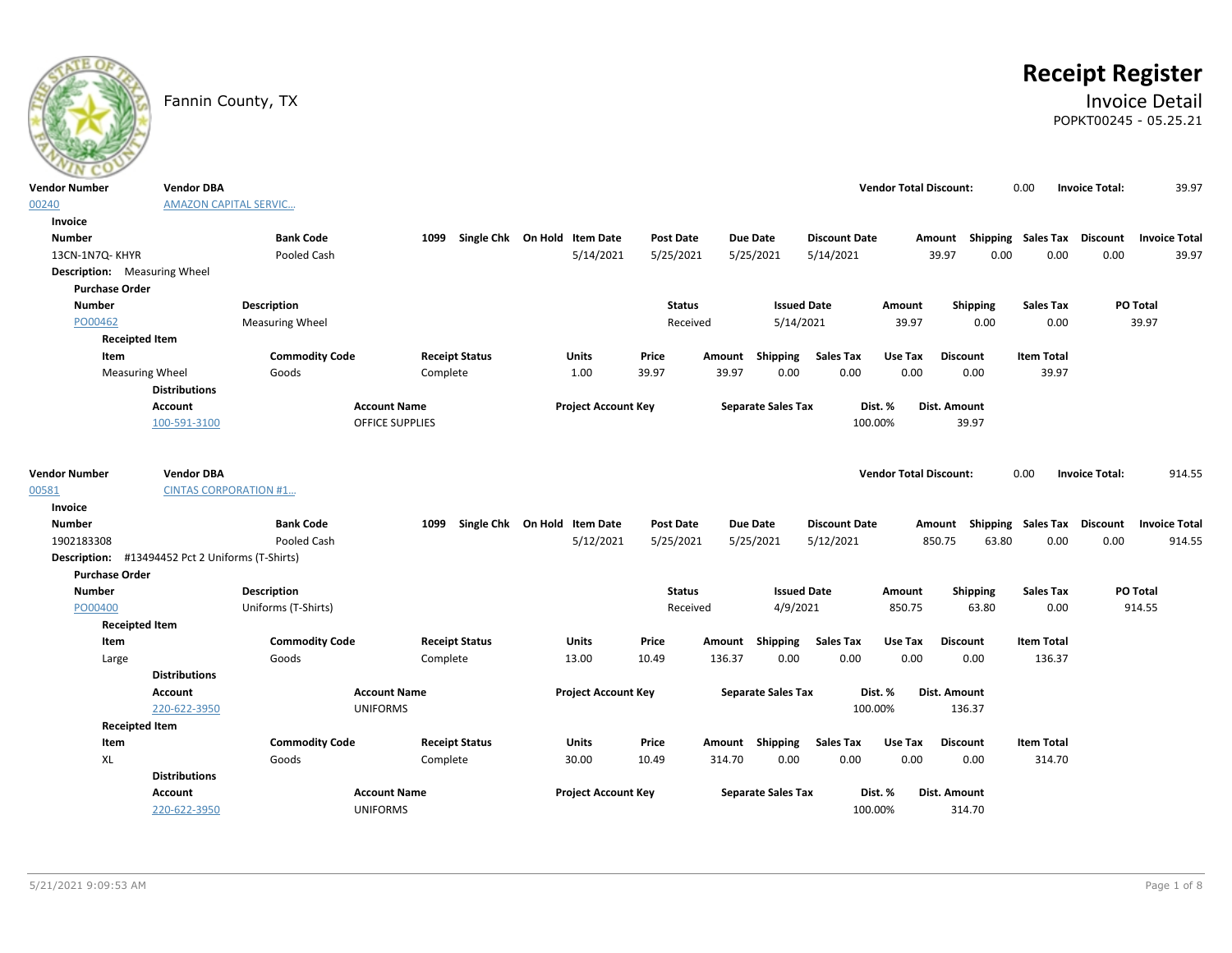|                      | <b>Receipted Item</b>                                       |                       |                     |                       |                              |                  |                    |                           |                      |                               |                           |                   |                       |                      |
|----------------------|-------------------------------------------------------------|-----------------------|---------------------|-----------------------|------------------------------|------------------|--------------------|---------------------------|----------------------|-------------------------------|---------------------------|-------------------|-----------------------|----------------------|
|                      | Item                                                        | <b>Commodity Code</b> |                     | <b>Receipt Status</b> | <b>Units</b>                 | Price            | Amount Shipping    |                           | <b>Sales Tax</b>     | Use Tax                       | <b>Discount</b>           | <b>Item Total</b> |                       |                      |
|                      | XXL                                                         | Goods                 |                     | Complete              | 20.00                        | 12.49            | 249.80             | 0.00                      | 0.00                 | 0.00                          | 0.00                      | 249.80            |                       |                      |
|                      | <b>Distributions</b>                                        |                       |                     |                       |                              |                  |                    |                           |                      |                               |                           |                   |                       |                      |
|                      | Account                                                     |                       | <b>Account Name</b> |                       | <b>Project Account Key</b>   |                  |                    | <b>Separate Sales Tax</b> |                      | Dist. %                       | Dist. Amount              |                   |                       |                      |
|                      | 220-622-3950                                                |                       | <b>UNIFORMS</b>     |                       |                              |                  |                    |                           |                      | 100.00%                       | 249.80                    |                   |                       |                      |
|                      | <b>Receipted Item</b>                                       |                       |                     |                       |                              |                  |                    |                           |                      |                               |                           |                   |                       |                      |
|                      | Item                                                        | <b>Commodity Code</b> |                     | <b>Receipt Status</b> | <b>Units</b>                 | Price            | Amount             | Shipping                  | <b>Sales Tax</b>     | Use Tax                       | <b>Discount</b>           | <b>Item Total</b> |                       |                      |
|                      | <b>XXXL</b>                                                 | Goods                 |                     | Complete              | 12.00                        | 12.49            | 149.88             | 63.80                     | 0.00                 | 0.00                          | 0.00                      | 213.68            |                       |                      |
|                      | <b>Distributions</b>                                        |                       |                     |                       |                              |                  |                    |                           |                      |                               |                           |                   |                       |                      |
|                      | Account                                                     |                       | <b>Account Name</b> |                       | <b>Project Account Key</b>   |                  |                    | <b>Separate Sales Tax</b> |                      | Dist. %                       | Dist. Amount              |                   |                       |                      |
|                      | 220-622-3950                                                |                       | <b>UNIFORMS</b>     |                       |                              |                  |                    |                           |                      | 100.00%                       | 213.68                    |                   |                       |                      |
|                      |                                                             |                       |                     |                       |                              |                  |                    |                           |                      |                               |                           |                   |                       |                      |
| <b>Vendor Number</b> | <b>Vendor DBA</b>                                           |                       |                     |                       |                              |                  |                    |                           |                      | <b>Vendor Total Discount:</b> |                           | 0.00              | <b>Invoice Total:</b> | 630.90               |
| 00281                | <b>GT DISTRIBUTORS, INC</b>                                 |                       |                     |                       |                              |                  |                    |                           |                      |                               |                           |                   |                       |                      |
| Invoice              |                                                             |                       |                     |                       |                              |                  |                    |                           |                      |                               |                           |                   |                       |                      |
| <b>Number</b>        |                                                             | <b>Bank Code</b>      | 1099                |                       | Single Chk On Hold Item Date | <b>Post Date</b> |                    | Due Date                  | <b>Discount Date</b> |                               | Shipping<br>Amount        | Sales Tax         | <b>Discount</b>       | <b>Invoice Total</b> |
| INV0841839           |                                                             | Pooled Cash           |                     |                       | 5/10/2021                    | 5/25/2021        |                    | 5/25/2021                 | 5/10/2021            |                               | 141.99<br>0.00            | 0.00              | 0.00                  | 141.99               |
|                      | Description: D. Johnson uniform                             |                       |                     |                       |                              |                  |                    |                           |                      |                               |                           |                   |                       |                      |
|                      | <b>Purchase Order</b>                                       |                       |                     |                       |                              |                  |                    |                           |                      |                               |                           |                   |                       |                      |
| <b>Number</b>        |                                                             | Description           |                     |                       |                              | <b>Status</b>    |                    | <b>Issued Date</b>        |                      | Amount                        | <b>Shipping</b>           | <b>Sales Tax</b>  |                       | PO Total             |
|                      | PO00412                                                     | D. Johnson uniform    |                     |                       |                              |                  | Partially Received | 4/8/2021                  |                      | 141.99                        | 0.00                      | 0.00              |                       | 141.99               |
|                      | <b>Receipted Item</b>                                       |                       |                     |                       |                              |                  |                    |                           |                      |                               |                           |                   |                       |                      |
|                      | Item                                                        | <b>Commodity Code</b> |                     | <b>Receipt Status</b> | <b>Units</b>                 | Price            | Amount             | <b>Shipping</b>           | <b>Sales Tax</b>     | Use Tax                       | <b>Discount</b>           | <b>Item Total</b> |                       |                      |
|                      | GOW-70B3-LL Gerber outerwear: Goods<br><b>Distributions</b> |                       |                     | Complete              | 1.00                         | 129.99           | 129.99             | 0.00                      | 0.00                 | 0.00                          | 0.00                      | 129.99            |                       |                      |
|                      | <b>Account</b>                                              |                       | <b>Account Name</b> |                       | <b>Project Account Key</b>   |                  |                    | <b>Separate Sales Tax</b> |                      | Dist. %                       | Dist. Amount              |                   |                       |                      |
|                      | 100-560-3950                                                |                       | UNIFORMS/OTHER      |                       |                              |                  |                    |                           |                      | 100.00%                       | 129.99                    |                   |                       |                      |
|                      | <b>Receipted Item</b>                                       |                       |                     |                       |                              |                  |                    |                           |                      |                               |                           |                   |                       |                      |
|                      | Item                                                        | <b>Commodity Code</b> |                     | <b>Receipt Status</b> | <b>Units</b>                 | Price            | Amount Shipping    |                           | <b>Sales Tax</b>     | Use Tax                       | <b>Discount</b>           | <b>Item Total</b> |                       |                      |
|                      | WLG-HSCUSTOM1 Wizard order 1 Goods                          |                       |                     | Complete              | 1.00                         | 12.00            | 12.00              | 0.00                      | 0.00                 | 0.00                          | 0.00                      | 12.00             |                       |                      |
|                      | <b>Distributions</b>                                        |                       |                     |                       |                              |                  |                    |                           |                      |                               |                           |                   |                       |                      |
|                      | Account                                                     |                       | <b>Account Name</b> |                       | <b>Project Account Key</b>   |                  |                    | <b>Separate Sales Tax</b> |                      | Dist. %                       | Dist. Amount              |                   |                       |                      |
|                      | 100-560-3950                                                |                       | UNIFORMS/OTHER      |                       |                              |                  |                    |                           |                      | 100.00%                       | 12.00                     |                   |                       |                      |
|                      |                                                             |                       |                     |                       |                              |                  |                    |                           |                      |                               |                           |                   |                       |                      |
|                      |                                                             |                       |                     |                       |                              |                  |                    |                           |                      |                               |                           |                   |                       |                      |
| Invoice              |                                                             |                       |                     |                       |                              |                  |                    |                           |                      |                               |                           |                   |                       |                      |
| <b>Number</b>        |                                                             | <b>Bank Code</b>      | 1099                |                       | Single Chk On Hold Item Date | <b>Post Date</b> |                    | <b>Due Date</b>           | <b>Discount Date</b> |                               | Amount Shipping Sales Tax |                   | <b>Discount</b>       | <b>Invoice Total</b> |
| INV0842374           |                                                             | Pooled Cash           |                     |                       | 5/7/2021                     | 5/25/2021        |                    | 5/25/2021                 | 5/7/2021             |                               | 488.91<br>0.00            | 0.00              | 0.00                  | 488.91               |
|                      | Description: Uniforms                                       |                       |                     |                       |                              |                  |                    |                           |                      |                               |                           |                   |                       |                      |
|                      | <b>Purchase Order</b>                                       |                       |                     |                       |                              |                  |                    |                           |                      |                               |                           |                   |                       |                      |
| <b>Number</b>        |                                                             | <b>Description</b>    |                     |                       |                              | <b>Status</b>    |                    | <b>Issued Date</b>        |                      | Amount                        | <b>Shipping</b>           | <b>Sales Tax</b>  |                       | PO Total             |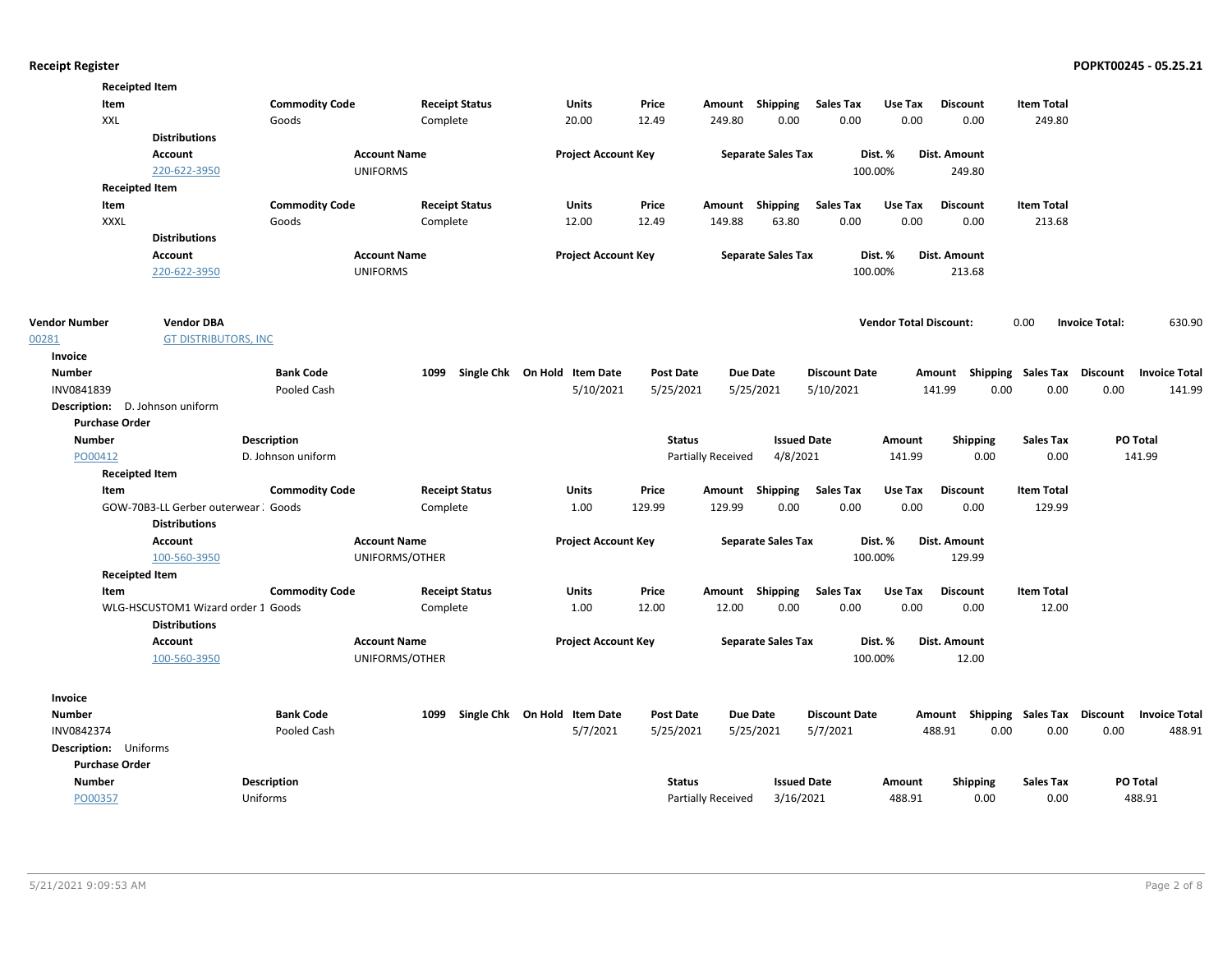| <b>Receipted Item</b>                  |                                       |                       |                     |                       |                              |                  |        |                           |                      |                               |                 |                                    |                       |                      |
|----------------------------------------|---------------------------------------|-----------------------|---------------------|-----------------------|------------------------------|------------------|--------|---------------------------|----------------------|-------------------------------|-----------------|------------------------------------|-----------------------|----------------------|
| Item                                   |                                       | <b>Commodity Code</b> |                     | <b>Receipt Status</b> | Units                        | Price            |        | Amount Shipping           | <b>Sales Tax</b>     | Use Tax                       | <b>Discount</b> | <b>Item Total</b>                  |                       |                      |
|                                        | ELB-E320RN-30 Elbeco-Trousers- Goods  |                       |                     | Complete              | 2.00                         | 45.99            | 91.98  | 0.00                      | 0.00                 | 0.00                          | 0.00            | 91.98                              |                       |                      |
|                                        | <b>Distributions</b>                  |                       |                     |                       |                              |                  |        |                           |                      |                               |                 |                                    |                       |                      |
|                                        | <b>Account</b>                        |                       | <b>Account Name</b> |                       | <b>Project Account Key</b>   |                  |        | <b>Separate Sales Tax</b> |                      | Dist. %                       | Dist. Amount    |                                    |                       |                      |
|                                        | 100-560-3950                          |                       | UNIFORMS/OTHER      |                       |                              |                  |        |                           |                      | 100.00%                       | 91.98           |                                    |                       |                      |
| <b>Receipted Item</b>                  |                                       |                       |                     |                       |                              |                  |        |                           |                      |                               |                 |                                    |                       |                      |
| Item                                   |                                       | <b>Commodity Code</b> |                     | <b>Receipt Status</b> | Units                        | Price            |        | Amount Shipping           | <b>Sales Tax</b>     | Use Tax                       | <b>Discount</b> | <b>Item Total</b>                  |                       |                      |
|                                        | ELB-E320RN-36 Elbeco-Trouser-1( Goods |                       |                     | Complete              | 3.00                         | 45.99            | 137.97 | 0.00                      | 0.00                 | 0.00                          | 0.00            | 137.97                             |                       |                      |
|                                        | <b>Distributions</b>                  |                       |                     |                       |                              |                  |        |                           |                      |                               |                 |                                    |                       |                      |
|                                        | <b>Account</b>                        |                       | <b>Account Name</b> |                       | <b>Project Account Key</b>   |                  |        | <b>Separate Sales Tax</b> |                      | Dist. %                       | Dist. Amount    |                                    |                       |                      |
|                                        | 100-560-3950                          |                       | UNIFORMS/OTHER      |                       |                              |                  |        |                           |                      | 100.00%                       | 137.97          |                                    |                       |                      |
| <b>Receipted Item</b>                  |                                       |                       |                     |                       |                              |                  |        |                           |                      |                               |                 |                                    |                       |                      |
| Item                                   |                                       | <b>Commodity Code</b> |                     | <b>Receipt Status</b> | Units                        | Price            |        | Amount Shipping           | Sales Tax            | Use Tax                       | <b>Discount</b> | <b>Item Total</b>                  |                       |                      |
|                                        | ELB-E320RN-38 Elbeco-Trouser-1( Goods |                       |                     | Complete              | 2.00                         | 45.99            | 91.98  | 0.00                      | 0.00                 | 0.00                          | 0.00            | 91.98                              |                       |                      |
|                                        | <b>Distributions</b>                  |                       |                     |                       |                              |                  |        |                           |                      |                               |                 |                                    |                       |                      |
|                                        | <b>Account</b>                        |                       | <b>Account Name</b> |                       | <b>Project Account Key</b>   |                  |        | <b>Separate Sales Tax</b> |                      | Dist. %                       | Dist. Amount    |                                    |                       |                      |
|                                        | 100-560-3950                          |                       | UNIFORMS/OTHER      |                       |                              |                  |        |                           |                      | 100.00%                       | 91.98           |                                    |                       |                      |
| <b>Receipted Item</b>                  |                                       |                       |                     |                       |                              |                  |        |                           |                      |                               |                 |                                    |                       |                      |
| Item                                   |                                       | <b>Commodity Code</b> |                     | <b>Receipt Status</b> | Units                        | Price            |        | Amount Shipping           | Sales Tax            | Use Tax                       | <b>Discount</b> | <b>Item Total</b>                  |                       |                      |
|                                        | ELB-E320RN-42 Elbeco-Trouser-1( Goods |                       |                     | Complete              | 2.00                         | 45.99            | 91.98  | 0.00                      | 0.00                 | 0.00                          | 0.00            | 91.98                              |                       |                      |
|                                        | <b>Distributions</b>                  |                       |                     |                       |                              |                  |        |                           |                      |                               |                 |                                    |                       |                      |
|                                        | <b>Account</b>                        |                       | <b>Account Name</b> |                       | <b>Project Account Key</b>   |                  |        | <b>Separate Sales Tax</b> |                      | Dist. %                       | Dist. Amount    |                                    |                       |                      |
|                                        | 100-560-3950                          |                       | UNIFORMS/OTHER      |                       |                              |                  |        |                           |                      | 100.00%                       | 91.98           |                                    |                       |                      |
| <b>Receipted Item</b>                  |                                       |                       |                     |                       |                              |                  |        |                           |                      |                               |                 |                                    |                       |                      |
| Item                                   |                                       | <b>Commodity Code</b> |                     | <b>Receipt Status</b> | Units                        | Price            |        | Amount Shipping           | <b>Sales Tax</b>     | Use Tax                       | <b>Discount</b> | <b>Item Total</b>                  |                       |                      |
|                                        | GT-ALTPANTSTRIPE Pant Stripe, S Goods |                       |                     | Complete              | 2.00                         | 15.00            | 30.00  | 0.00                      | 0.00                 | 0.00                          | 0.00            | 30.00                              |                       |                      |
|                                        | <b>Distributions</b>                  |                       |                     |                       |                              |                  |        |                           |                      |                               |                 |                                    |                       |                      |
|                                        | <b>Account</b>                        |                       | <b>Account Name</b> |                       | <b>Project Account Key</b>   |                  |        | <b>Separate Sales Tax</b> |                      | Dist. %                       | Dist. Amount    |                                    |                       |                      |
|                                        | 100-560-3950                          |                       | UNIFORMS/OTHER      |                       |                              |                  |        |                           |                      | 100.00%                       | 30.00           |                                    |                       |                      |
| <b>Receipted Item</b>                  |                                       |                       |                     |                       |                              |                  |        |                           |                      |                               |                 |                                    |                       |                      |
| Item                                   |                                       | <b>Commodity Code</b> |                     | <b>Receipt Status</b> | Units                        | Price            |        | Amount Shipping           | <b>Sales Tax</b>     | Use Tax                       | <b>Discount</b> | <b>Item Total</b>                  |                       |                      |
|                                        | GT-ALTPANTSTRIPE Pant Stripe, S Goods |                       |                     | Complete              | 3.00                         | 15.00            | 45.00  | 0.00                      | 0.00                 | 0.00                          | 0.00            | 45.00                              |                       |                      |
|                                        | <b>Distributions</b>                  |                       |                     |                       |                              |                  |        |                           |                      |                               |                 |                                    |                       |                      |
|                                        | <b>Account</b>                        |                       | <b>Account Name</b> |                       | <b>Project Account Key</b>   |                  |        | <b>Separate Sales Tax</b> |                      | Dist. %                       | Dist. Amount    |                                    |                       |                      |
|                                        | 100-560-3950                          |                       | UNIFORMS/OTHER      |                       |                              |                  |        |                           |                      | 100.00%                       | 45.00           |                                    |                       |                      |
|                                        |                                       |                       |                     |                       |                              |                  |        |                           |                      |                               |                 |                                    |                       |                      |
| Vendor Number                          | <b>Vendor DBA</b>                     |                       |                     |                       |                              |                  |        |                           |                      | <b>Vendor Total Discount:</b> |                 | 0.00                               | <b>Invoice Total:</b> | 62.50                |
|                                        | <b>HART INTERCIVIC</b>                |                       |                     |                       |                              |                  |        |                           |                      |                               |                 |                                    |                       |                      |
| Invoice                                |                                       |                       |                     |                       |                              |                  |        |                           |                      |                               |                 |                                    |                       |                      |
| <b>Number</b>                          |                                       | <b>Bank Code</b>      | 1099                |                       | Single Chk On Hold Item Date | <b>Post Date</b> |        | <b>Due Date</b>           | <b>Discount Date</b> |                               |                 | Amount Shipping Sales Tax Discount |                       | <b>Invoice Total</b> |
| 084037                                 |                                       | Pooled Cash           |                     |                       | 4/22/2021                    | 5/25/2021        |        | 5/25/2021                 | 4/22/2021            |                               | 62.50           | 0.00<br>0.00                       | 0.00                  | 62.50                |
| <b>Description:</b> ELECTIONS supplies |                                       |                       |                     |                       |                              |                  |        |                           |                      |                               |                 |                                    |                       |                      |

00128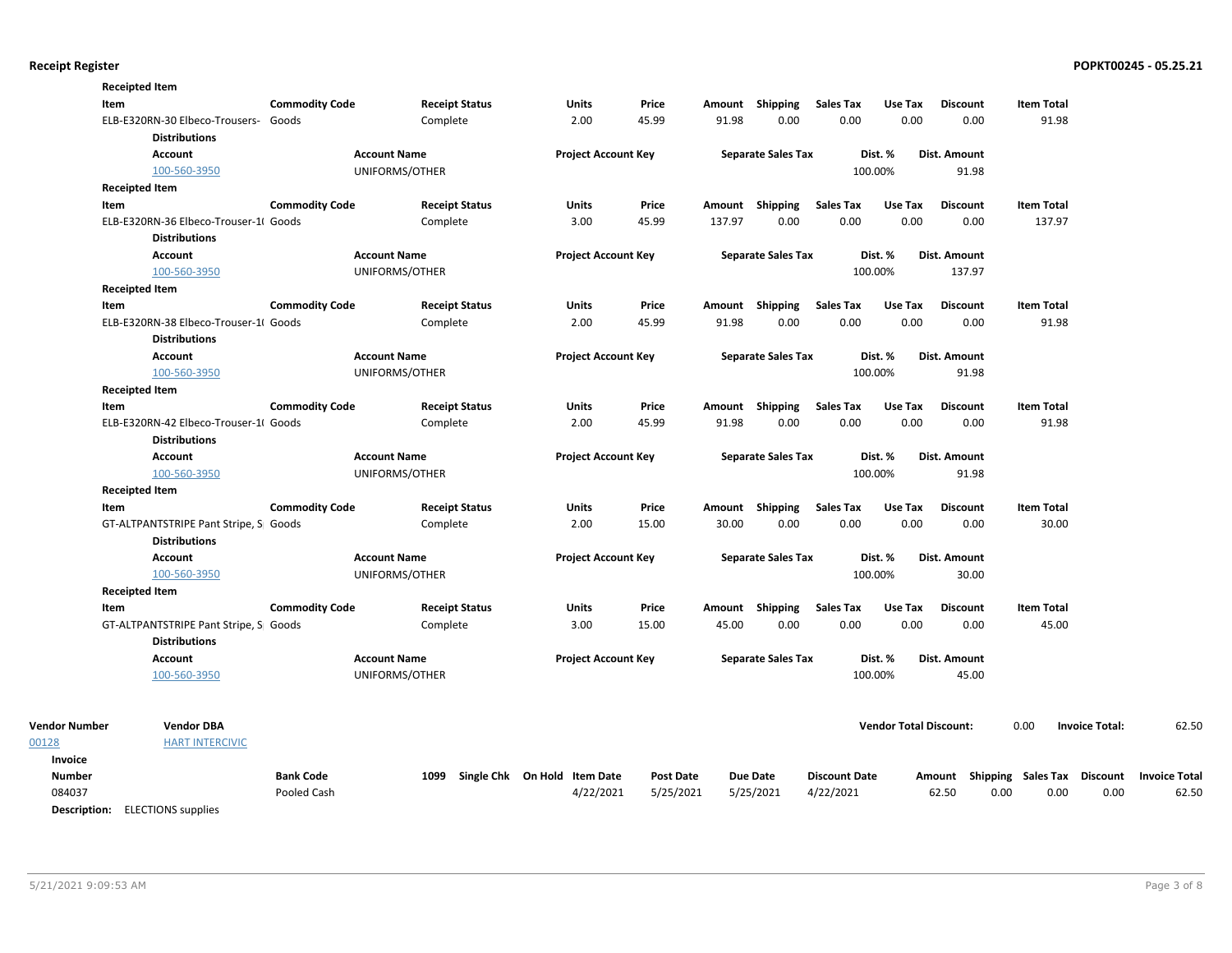| <b>Purchase Order</b>        |                                       |                           |                          |                                      |                  |        |                           |                      |                               |                                    |                   |                                 |  |
|------------------------------|---------------------------------------|---------------------------|--------------------------|--------------------------------------|------------------|--------|---------------------------|----------------------|-------------------------------|------------------------------------|-------------------|---------------------------------|--|
| <b>Number</b>                |                                       | <b>Description</b>        |                          |                                      | <b>Status</b>    |        | <b>Issued Date</b>        |                      | Amount                        | <b>Shipping</b>                    | <b>Sales Tax</b>  | PO Total                        |  |
| PO00399                      |                                       | <b>ELECTIONS</b> supplies |                          |                                      | Received         |        | 4/6/2021                  |                      | 62.50                         | 0.00                               | 0.00              | 62.50                           |  |
| <b>Receipted Item</b>        |                                       |                           |                          |                                      |                  |        |                           |                      |                               |                                    |                   |                                 |  |
| Item                         |                                       | <b>Commodity Code</b>     | <b>Receipt Status</b>    | <b>Units</b>                         | Price            |        | Amount Shipping           | <b>Sales Tax</b>     | Use Tax                       | <b>Discount</b>                    | <b>Item Total</b> |                                 |  |
|                              | Ballot paper 17-BALLOT-11             | Goods                     | Complete                 | 1.00                                 | 62.50            | 62.50  | 0.00                      | 0.00                 | 0.00                          | 0.00                               | 62.50             |                                 |  |
|                              | <b>Distributions</b>                  |                           |                          |                                      |                  |        |                           |                      |                               |                                    |                   |                                 |  |
|                              | Account                               |                           | <b>Account Name</b>      | <b>Project Account Key</b>           |                  |        | <b>Separate Sales Tax</b> |                      | Dist. %                       | Dist. Amount                       |                   |                                 |  |
|                              | 100-404-3100                          |                           | <b>ELECTION SUPPLIES</b> |                                      |                  |        |                           |                      | 100.00%                       | 62.50                              |                   |                                 |  |
| <b>Vendor Number</b>         | <b>Vendor DBA</b>                     |                           |                          |                                      |                  |        |                           |                      | <b>Vendor Total Discount:</b> |                                    | 0.00              | <b>Invoice Total:</b><br>234.01 |  |
| 00216                        | <b>OFFICE DEPOT</b>                   |                           |                          |                                      |                  |        |                           |                      |                               |                                    |                   |                                 |  |
| Invoice                      |                                       |                           |                          |                                      |                  |        |                           |                      |                               |                                    |                   |                                 |  |
| <b>Number</b>                |                                       | <b>Bank Code</b>          | 1099                     | Single Chk On Hold Item Date         | <b>Post Date</b> |        | <b>Due Date</b>           | <b>Discount Date</b> |                               | Amount Shipping Sales Tax Discount |                   | <b>Invoice Total</b>            |  |
| 168680473001                 |                                       | Pooled Cash               |                          | 5/6/2021                             | 5/25/2021        |        | 5/25/2021                 | 5/6/2021             |                               | 75.33<br>0.00                      | 0.00              | 0.00<br>75.33                   |  |
| Description: office supplies |                                       |                           |                          |                                      |                  |        |                           |                      |                               |                                    |                   |                                 |  |
| <b>Purchase Order</b>        |                                       |                           |                          |                                      |                  |        |                           |                      |                               |                                    |                   |                                 |  |
| <b>Number</b>                |                                       | <b>Description</b>        |                          |                                      | <b>Status</b>    |        | <b>Issued Date</b>        |                      | Amount                        | <b>Shipping</b>                    | <b>Sales Tax</b>  | PO Total                        |  |
| PO00444                      |                                       | office supplies           |                          |                                      | Received         |        | 4/30/2021                 |                      | 6.76                          | 0.00                               | 0.00              | 6.76                            |  |
| <b>Receipted Item</b>        |                                       |                           |                          |                                      |                  |        |                           |                      |                               |                                    |                   |                                 |  |
| Item                         |                                       | <b>Commodity Code</b>     | <b>Receipt Status</b>    | <b>Units</b>                         | Price            |        | Amount Shipping           | <b>Sales Tax</b>     | Use Tax                       | <b>Discount</b>                    | <b>Item Total</b> |                                 |  |
|                              | 475809 #10 Clean seal envelopes Goods |                           | Complete                 | 1.00                                 | 6.76             | 6.76   | 0.00                      | 0.00                 | 0.00                          | 0.00                               | 6.76              |                                 |  |
|                              | <b>Distributions</b>                  |                           |                          |                                      |                  |        |                           |                      |                               |                                    |                   |                                 |  |
|                              | Account                               |                           | <b>Account Name</b>      | <b>Project Account Key</b>           |                  |        | <b>Separate Sales Tax</b> |                      | Dist. %                       | Dist. Amount                       |                   |                                 |  |
|                              | 100-450-3100                          |                           | <b>OFFICE SUPPLIES</b>   |                                      |                  |        |                           |                      | 100.00%                       | 6.76                               |                   |                                 |  |
| <b>Purchase Order</b>        |                                       |                           |                          |                                      |                  |        |                           |                      |                               |                                    |                   |                                 |  |
| <b>Number</b>                |                                       | <b>Description</b>        |                          |                                      | <b>Status</b>    |        | <b>Issued Date</b>        |                      | Amount                        | <b>Shipping</b>                    | <b>Sales Tax</b>  | PO Total                        |  |
| PO00470                      |                                       | Office SUpplies           |                          |                                      | Received         |        | 5/20/2021                 |                      | 14.70                         | 0.00                               | 0.00              | 14.70                           |  |
| <b>Receipted Item</b>        |                                       |                           |                          |                                      |                  |        |                           |                      |                               |                                    |                   |                                 |  |
| Item                         |                                       | <b>Commodity Code</b>     | <b>Receipt Status</b>    | <b>Units</b>                         | Price            |        | Amount Shipping           | <b>Sales Tax</b>     | Use Tax                       | <b>Discount</b>                    | <b>Item Total</b> |                                 |  |
| <b>File Folders</b>          |                                       | Goods                     | Complete                 | 3.00                                 | 4.90             | 14.70  | 0.00                      | 0.00                 | 0.00                          | 0.00                               | 14.70             |                                 |  |
|                              | <b>Distributions</b>                  |                           |                          |                                      |                  |        |                           |                      |                               |                                    |                   |                                 |  |
|                              | <b>Account</b>                        |                           | <b>Account Name</b>      | <b>Project Account Key</b>           |                  |        | <b>Separate Sales Tax</b> |                      | Dist. %                       | <b>Dist. Amount</b>                |                   |                                 |  |
|                              | 100-495-3100                          |                           | <b>OFFICE SUPPLIES</b>   |                                      |                  |        |                           |                      | 100.00%                       | 14.70                              |                   |                                 |  |
| <b>Purchase Order</b>        |                                       |                           |                          |                                      |                  |        |                           |                      |                               |                                    |                   |                                 |  |
| <b>Number</b>                |                                       | <b>Description</b>        |                          |                                      | <b>Status</b>    |        | <b>Issued Date</b>        |                      | Amount                        | <b>Shipping</b>                    | <b>Sales Tax</b>  | PO Total                        |  |
| PO00443                      |                                       | office supplies           |                          |                                      | Received         |        | 4/28/2021                 |                      | 53.87                         | 0.00                               | 0.00              | 53.87                           |  |
| <b>Receipted Item</b>        |                                       |                           |                          |                                      |                  |        |                           |                      |                               |                                    |                   |                                 |  |
| Item                         |                                       | <b>Commodity Code</b>     | <b>Receipt Status</b>    | Units                                | Price            | Amount | Shipping                  | <b>Sales Tax</b>     | Use Tax                       | <b>Discount</b>                    | <b>Item Total</b> |                                 |  |
| office supplies              |                                       | Goods                     | Complete                 | 2.00                                 | 4.90             | 9.80   | 0.00                      | 0.00                 | 0.00                          | 0.00                               | 9.80              |                                 |  |
|                              |                                       |                           |                          | 810838<br><b>Vendor Part Number:</b> |                  |        |                           |                      |                               |                                    |                   |                                 |  |
|                              | <b>Distributions</b>                  |                           |                          |                                      |                  |        |                           |                      |                               |                                    |                   |                                 |  |
|                              | Account                               |                           | <b>Account Name</b>      | <b>Project Account Key</b>           |                  |        | <b>Separate Sales Tax</b> |                      | Dist. %                       | <b>Dist. Amount</b>                |                   |                                 |  |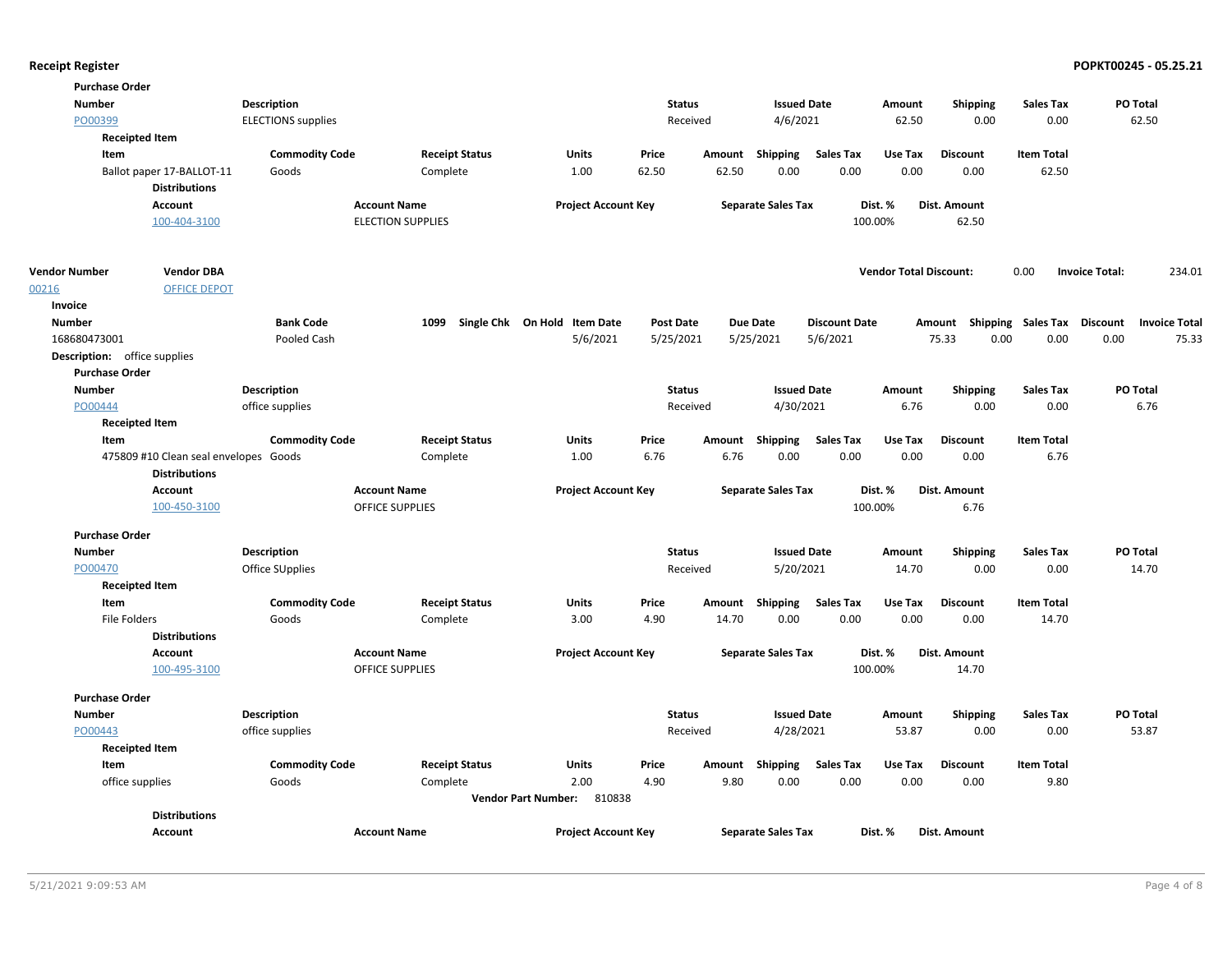| <b>Receipt Register</b> |                                     |                       |                        |                                        |                  |                           |                      |         |                                    |                   | POPKT00245 - 05.25.21 |                      |
|-------------------------|-------------------------------------|-----------------------|------------------------|----------------------------------------|------------------|---------------------------|----------------------|---------|------------------------------------|-------------------|-----------------------|----------------------|
|                         | 100-455-3100                        |                       | OFFICE SUPPLIES        |                                        |                  |                           |                      | 100.00% | 9.80                               |                   |                       |                      |
|                         | <b>Receipted Item</b>               |                       |                        |                                        |                  |                           |                      |         |                                    |                   |                       |                      |
| Item                    |                                     | <b>Commodity Code</b> | <b>Receipt Status</b>  | Units                                  | Price            | Amount Shipping           | <b>Sales Tax</b>     | Use Tax | <b>Discount</b>                    | <b>Item Total</b> |                       |                      |
|                         | office supplies                     | Goods                 | Complete               | 1.00                                   | 8.39             | 8.39                      | 0.00<br>0.00         | 0.00    | 0.00                               | 8.39              |                       |                      |
|                         |                                     |                       |                        | 542953<br><b>Vendor Part Number:</b>   |                  |                           |                      |         |                                    |                   |                       |                      |
|                         | <b>Distributions</b>                |                       |                        |                                        |                  |                           |                      |         |                                    |                   |                       |                      |
|                         | <b>Account</b>                      |                       | <b>Account Name</b>    | <b>Project Account Key</b>             |                  | <b>Separate Sales Tax</b> |                      | Dist. % | Dist. Amount                       |                   |                       |                      |
|                         | 100-455-3100                        |                       | OFFICE SUPPLIES        |                                        |                  |                           |                      | 100.00% | 8.39                               |                   |                       |                      |
|                         | <b>Receipted Item</b>               |                       |                        |                                        |                  |                           |                      |         |                                    |                   |                       |                      |
| Item                    |                                     | <b>Commodity Code</b> | <b>Receipt Status</b>  | Units                                  | Price            | Amount Shipping           | <b>Sales Tax</b>     | Use Tax | <b>Discount</b>                    | <b>Item Total</b> |                       |                      |
|                         | office supplies                     | Goods                 | Complete               | 1.00                                   | 17.84            | 17.84                     | 0.00<br>0.00         | 0.00    | 0.00                               | 17.84             |                       |                      |
|                         |                                     |                       |                        | <b>Vendor Part Number:</b><br>2201689  |                  |                           |                      |         |                                    |                   |                       |                      |
|                         | <b>Distributions</b>                |                       |                        |                                        |                  |                           |                      |         |                                    |                   |                       |                      |
|                         | Account                             |                       | <b>Account Name</b>    | <b>Project Account Key</b>             |                  | <b>Separate Sales Tax</b> |                      | Dist. % | Dist. Amount                       |                   |                       |                      |
|                         | 100-455-3100                        |                       | <b>OFFICE SUPPLIES</b> |                                        |                  |                           |                      | 100.00% | 17.84                              |                   |                       |                      |
|                         | <b>Receipted Item</b>               |                       |                        |                                        |                  |                           |                      |         |                                    |                   |                       |                      |
| Item                    |                                     | <b>Commodity Code</b> | <b>Receipt Status</b>  | Units                                  | Price            | Amount Shipping           | <b>Sales Tax</b>     | Use Tax | <b>Discount</b>                    | <b>Item Total</b> |                       |                      |
|                         | office supplies                     | Goods                 | Complete               | 1.00                                   | 17.84            | 17.84                     | 0.00<br>0.00         | 0.00    | 0.00                               | 17.84             |                       |                      |
|                         |                                     |                       |                        | Vendor Part Number: 2201689            |                  |                           |                      |         |                                    |                   |                       |                      |
|                         | <b>Distributions</b>                |                       |                        |                                        |                  |                           |                      |         |                                    |                   |                       |                      |
|                         | <b>Account</b>                      |                       | <b>Account Name</b>    | <b>Project Account Key</b>             |                  | <b>Separate Sales Tax</b> |                      | Dist. % | Dist. Amount                       |                   |                       |                      |
|                         | 100-455-3100                        |                       | OFFICE SUPPLIES        |                                        |                  |                           |                      | 100.00% | 17.84                              |                   |                       |                      |
| Invoice                 |                                     |                       |                        |                                        |                  |                           |                      |         |                                    |                   |                       |                      |
| <b>Number</b>           |                                     | <b>Bank Code</b>      | 1099                   | Single Chk On Hold Item Date           | <b>Post Date</b> | <b>Due Date</b>           | <b>Discount Date</b> |         | Amount Shipping Sales Tax Discount |                   |                       | <b>Invoice Total</b> |
| 170618106002            |                                     | Pooled Cash           |                        | 5/3/2021                               | 5/25/2021        | 5/25/2021                 | 5/3/2021             |         | 45.98<br>0.00                      | 0.00              | 0.00                  | 45.98                |
|                         | <b>Description:</b> Office Supplies |                       |                        |                                        |                  |                           |                      |         |                                    |                   |                       |                      |
| <b>Purchase Order</b>   |                                     |                       |                        |                                        |                  |                           |                      |         |                                    |                   |                       |                      |
| <b>Number</b>           |                                     | <b>Description</b>    |                        |                                        | <b>Status</b>    |                           | <b>Issued Date</b>   | Amount  | Shipping                           | <b>Sales Tax</b>  | PO Total              |                      |
| PO00437                 |                                     | Office Supplies       |                        |                                        | Received         |                           | 4/23/2021            | 45.98   | 0.00                               | 0.00              |                       | 45.98                |
|                         | <b>Receipted Item</b>               |                       |                        |                                        |                  |                           |                      |         |                                    |                   |                       |                      |
| Item                    |                                     | <b>Commodity Code</b> | <b>Receipt Status</b>  | Units                                  | Price            | Shipping<br>Amount        | <b>Sales Tax</b>     | Use Tax | <b>Discount</b>                    | <b>Item Total</b> |                       |                      |
|                         | flash drives 5716283                | Goods                 | Complete               | 2.00                                   | 22.99            | 45.98                     | 0.00<br>0.00         | 0.00    | 0.00                               | 45.98             |                       |                      |
|                         | <b>Distributions</b>                |                       |                        |                                        |                  |                           |                      |         |                                    |                   |                       |                      |
|                         | Account                             |                       | <b>Account Name</b>    | <b>Project Account Key</b>             |                  | <b>Separate Sales Tax</b> |                      | Dist. % | Dist. Amount                       |                   |                       |                      |
|                         | 120-411-3100                        |                       | OFFICE SUPPLIES        |                                        |                  |                           |                      | 100.00% | 45.98                              |                   |                       |                      |
| Invoice                 |                                     |                       |                        |                                        |                  |                           |                      |         |                                    |                   |                       |                      |
| <b>Number</b>           |                                     | <b>Bank Code</b>      | 1099                   | Single Chk On Hold<br><b>Item Date</b> | <b>Post Date</b> | <b>Due Date</b>           | <b>Discount Date</b> |         | Amount Shipping Sales Tax Discount |                   |                       | <b>Invoice Total</b> |
| 173287391001            |                                     | Pooled Cash           |                        | 5/13/2021                              | 5/25/2021        | 5/25/2021                 | 5/13/2021            |         | 0.00<br>112.70                     | 0.00              | 0.00                  | 112.70               |
| Description: Toner      |                                     |                       |                        |                                        |                  |                           |                      |         |                                    |                   |                       |                      |
| <b>Purchase Order</b>   |                                     |                       |                        |                                        |                  |                           |                      |         |                                    |                   |                       |                      |
| <b>Number</b>           |                                     | <b>Description</b>    |                        |                                        | <b>Status</b>    |                           | <b>Issued Date</b>   | Amount  | <b>Shipping</b>                    | <b>Sales Tax</b>  | <b>PO Total</b>       |                      |
| PO00456                 |                                     | Toner                 |                        |                                        | Received         |                           | 5/12/2021            | 64.79   | 0.00                               | 0.00              |                       | 64.79                |
|                         |                                     |                       |                        |                                        |                  |                           |                      |         |                                    |                   |                       |                      |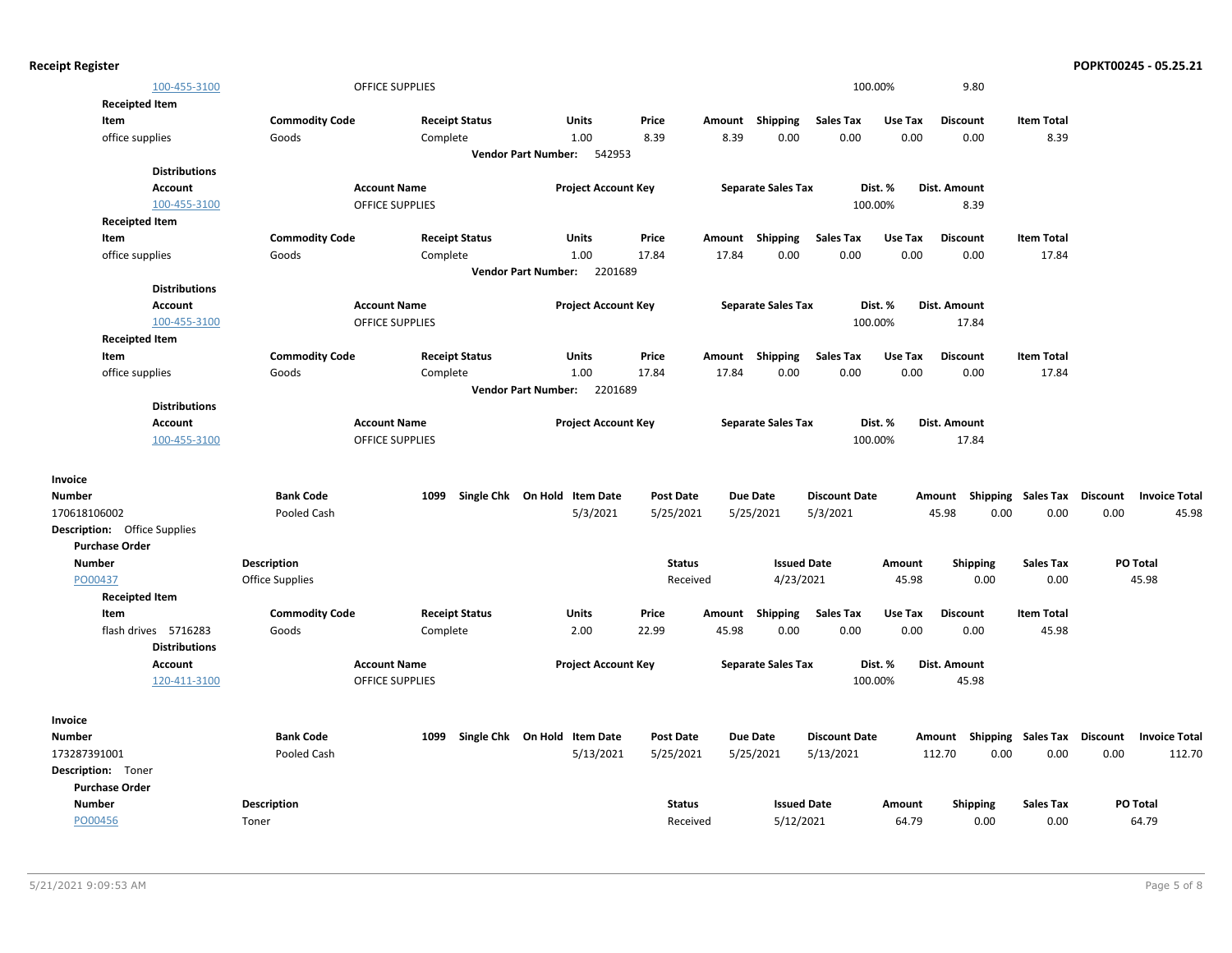| <b>Commodity Code</b><br><b>Receipt Status</b><br>Price<br>Amount Shipping<br><b>Sales Tax</b><br><b>Item Total</b><br>Item<br>Units<br>Use Tax<br><b>Discount</b><br>0.00<br>963412 Toner Cartridge<br>64.79<br>64.79<br>0.00<br>0.00<br>0.00<br>64.79<br>Goods<br>Complete<br>1.00<br><b>Distributions</b><br><b>Account Name</b><br><b>Project Account Key</b><br><b>Separate Sales Tax</b><br>Dist. %<br>Account<br>Dist. Amount<br>220-622-3400<br><b>SHOP SUPPLIES</b><br>100.00%<br>64.79<br><b>Purchase Order</b><br>PO Total<br><b>Number</b><br><b>Description</b><br><b>Status</b><br><b>Issued Date</b><br>Shipping<br><b>Sales Tax</b><br>Amount<br>PO00457<br>Received<br>5/12/2021<br>20.28<br>0.00<br>0.00<br>20.28<br>Envelopes<br><b>Receipted Item</b><br><b>Commodity Code</b><br>Amount Shipping<br><b>Sales Tax</b><br>Use Tax<br><b>Item Total</b><br>Item<br><b>Receipt Status</b><br>Units<br>Price<br><b>Discount</b><br>0.00<br>0.00<br>Envelopes 475809<br>3.00<br>6.76<br>20.28<br>0.00<br>0.00<br>20.28<br>Goods<br>Complete<br><b>Distributions</b><br>Account<br><b>Account Name</b><br>Dist. %<br><b>Project Account Key</b><br><b>Separate Sales Tax</b><br>Dist. Amount<br><b>OFFICE SUPPLIES</b><br>100.00%<br>20.28<br>100-450-3100<br><b>Purchase Order</b><br>PO Total<br><b>Number</b><br>Description<br><b>Status</b><br><b>Issued Date</b><br>Shipping<br><b>Sales Tax</b><br>Amount<br>5/13/2021<br>27.63<br>PO00458<br><b>Shop Supplies</b><br>Received<br>27.63<br>0.00<br>0.00<br><b>Receipted Item</b><br><b>Commodity Code</b><br><b>Receipt Status</b><br>Price<br><b>Sales Tax</b><br><b>Discount</b><br><b>Item Total</b><br>Item<br>Units<br>Amount<br>Shipping<br>Use Tax<br>27.63<br>27.63<br>0.00<br>0.00<br>0.00<br>27.63<br>Paper Towels<br>Goods<br>Complete<br>1.00<br>0.00<br><b>Distributions</b><br><b>Project Account Key</b><br><b>Separate Sales Tax</b><br>Account<br><b>Account Name</b><br>Dist. %<br>Dist. Amount<br><b>SHOP SUPPLIES</b><br>100.00%<br>27.63<br>240-624-3400<br>0.00<br><b>Vendor Number</b><br><b>Vendor DBA</b><br><b>Vendor Total Discount:</b><br><b>Invoice Total:</b><br>26.00<br>00826<br>PERSONALIZED PRINTING<br>Invoice<br>Single Chk On Hold Item Date<br><b>Number</b><br><b>Bank Code</b><br>1099<br><b>Post Date</b><br><b>Due Date</b><br><b>Discount Date</b><br>Shipping Sales Tax Discount<br><b>Invoice Total</b><br>Amount<br>26.00<br>0.00<br>107744<br>Pooled Cash<br>5/18/2021<br>5/25/2021<br>5/25/2021<br>5/18/2021<br>0.00<br>0.00<br>26.00<br>Description: Sheriff - K. Taylor Stamp<br><b>Purchase Order</b><br><b>Status</b><br><b>Issued Date</b><br>PO Total<br><b>Number</b><br><b>Description</b><br>Amount<br><b>Shipping</b><br><b>Sales Tax</b><br>PO00452<br>5/7/2021<br>26.00<br>0.00<br>26.00<br>Stamp<br>Received<br>0.00<br><b>Receipted Item</b><br>Item<br><b>Commodity Code</b><br><b>Receipt Status</b><br>Units<br>Price<br>Amount Shipping<br><b>Sales Tax</b><br>Use Tax<br><b>Discount</b><br><b>Item Total</b><br>0.00<br>Stamp for Krstal Taylor<br>1.00<br>26.00<br>26.00<br>0.00<br>0.00<br>0.00<br>26.00<br>Goods<br>Complete<br><b>Distributions</b><br>Account<br><b>Project Account Key</b><br><b>Separate Sales Tax</b><br>Dist. Amount<br><b>Account Name</b><br>Dist. %<br>100-560-3100<br>100.00%<br>26.00<br><b>OFFICE SUPPLIES</b> | <b>Receipted Item</b> |  |  |  |  |  |  |
|-----------------------------------------------------------------------------------------------------------------------------------------------------------------------------------------------------------------------------------------------------------------------------------------------------------------------------------------------------------------------------------------------------------------------------------------------------------------------------------------------------------------------------------------------------------------------------------------------------------------------------------------------------------------------------------------------------------------------------------------------------------------------------------------------------------------------------------------------------------------------------------------------------------------------------------------------------------------------------------------------------------------------------------------------------------------------------------------------------------------------------------------------------------------------------------------------------------------------------------------------------------------------------------------------------------------------------------------------------------------------------------------------------------------------------------------------------------------------------------------------------------------------------------------------------------------------------------------------------------------------------------------------------------------------------------------------------------------------------------------------------------------------------------------------------------------------------------------------------------------------------------------------------------------------------------------------------------------------------------------------------------------------------------------------------------------------------------------------------------------------------------------------------------------------------------------------------------------------------------------------------------------------------------------------------------------------------------------------------------------------------------------------------------------------------------------------------------------------------------------------------------------------------------------------------------------------------------------------------------------------------------------------------------------------------------------------------------------------------------------------------------------------------------------------------------------------------------------------------------------------------------------------------------------------------------------------------------------------------------------------------------------------------------------------------------------------------------------------------------------------------------------------------------------------------------------------------------------------------------------------------------------------------------------------------------------------------------------------------------------------------------------|-----------------------|--|--|--|--|--|--|
|                                                                                                                                                                                                                                                                                                                                                                                                                                                                                                                                                                                                                                                                                                                                                                                                                                                                                                                                                                                                                                                                                                                                                                                                                                                                                                                                                                                                                                                                                                                                                                                                                                                                                                                                                                                                                                                                                                                                                                                                                                                                                                                                                                                                                                                                                                                                                                                                                                                                                                                                                                                                                                                                                                                                                                                                                                                                                                                                                                                                                                                                                                                                                                                                                                                                                                                                                                                         |                       |  |  |  |  |  |  |
|                                                                                                                                                                                                                                                                                                                                                                                                                                                                                                                                                                                                                                                                                                                                                                                                                                                                                                                                                                                                                                                                                                                                                                                                                                                                                                                                                                                                                                                                                                                                                                                                                                                                                                                                                                                                                                                                                                                                                                                                                                                                                                                                                                                                                                                                                                                                                                                                                                                                                                                                                                                                                                                                                                                                                                                                                                                                                                                                                                                                                                                                                                                                                                                                                                                                                                                                                                                         |                       |  |  |  |  |  |  |
|                                                                                                                                                                                                                                                                                                                                                                                                                                                                                                                                                                                                                                                                                                                                                                                                                                                                                                                                                                                                                                                                                                                                                                                                                                                                                                                                                                                                                                                                                                                                                                                                                                                                                                                                                                                                                                                                                                                                                                                                                                                                                                                                                                                                                                                                                                                                                                                                                                                                                                                                                                                                                                                                                                                                                                                                                                                                                                                                                                                                                                                                                                                                                                                                                                                                                                                                                                                         |                       |  |  |  |  |  |  |
|                                                                                                                                                                                                                                                                                                                                                                                                                                                                                                                                                                                                                                                                                                                                                                                                                                                                                                                                                                                                                                                                                                                                                                                                                                                                                                                                                                                                                                                                                                                                                                                                                                                                                                                                                                                                                                                                                                                                                                                                                                                                                                                                                                                                                                                                                                                                                                                                                                                                                                                                                                                                                                                                                                                                                                                                                                                                                                                                                                                                                                                                                                                                                                                                                                                                                                                                                                                         |                       |  |  |  |  |  |  |
|                                                                                                                                                                                                                                                                                                                                                                                                                                                                                                                                                                                                                                                                                                                                                                                                                                                                                                                                                                                                                                                                                                                                                                                                                                                                                                                                                                                                                                                                                                                                                                                                                                                                                                                                                                                                                                                                                                                                                                                                                                                                                                                                                                                                                                                                                                                                                                                                                                                                                                                                                                                                                                                                                                                                                                                                                                                                                                                                                                                                                                                                                                                                                                                                                                                                                                                                                                                         |                       |  |  |  |  |  |  |
|                                                                                                                                                                                                                                                                                                                                                                                                                                                                                                                                                                                                                                                                                                                                                                                                                                                                                                                                                                                                                                                                                                                                                                                                                                                                                                                                                                                                                                                                                                                                                                                                                                                                                                                                                                                                                                                                                                                                                                                                                                                                                                                                                                                                                                                                                                                                                                                                                                                                                                                                                                                                                                                                                                                                                                                                                                                                                                                                                                                                                                                                                                                                                                                                                                                                                                                                                                                         |                       |  |  |  |  |  |  |
|                                                                                                                                                                                                                                                                                                                                                                                                                                                                                                                                                                                                                                                                                                                                                                                                                                                                                                                                                                                                                                                                                                                                                                                                                                                                                                                                                                                                                                                                                                                                                                                                                                                                                                                                                                                                                                                                                                                                                                                                                                                                                                                                                                                                                                                                                                                                                                                                                                                                                                                                                                                                                                                                                                                                                                                                                                                                                                                                                                                                                                                                                                                                                                                                                                                                                                                                                                                         |                       |  |  |  |  |  |  |
|                                                                                                                                                                                                                                                                                                                                                                                                                                                                                                                                                                                                                                                                                                                                                                                                                                                                                                                                                                                                                                                                                                                                                                                                                                                                                                                                                                                                                                                                                                                                                                                                                                                                                                                                                                                                                                                                                                                                                                                                                                                                                                                                                                                                                                                                                                                                                                                                                                                                                                                                                                                                                                                                                                                                                                                                                                                                                                                                                                                                                                                                                                                                                                                                                                                                                                                                                                                         |                       |  |  |  |  |  |  |
|                                                                                                                                                                                                                                                                                                                                                                                                                                                                                                                                                                                                                                                                                                                                                                                                                                                                                                                                                                                                                                                                                                                                                                                                                                                                                                                                                                                                                                                                                                                                                                                                                                                                                                                                                                                                                                                                                                                                                                                                                                                                                                                                                                                                                                                                                                                                                                                                                                                                                                                                                                                                                                                                                                                                                                                                                                                                                                                                                                                                                                                                                                                                                                                                                                                                                                                                                                                         |                       |  |  |  |  |  |  |
|                                                                                                                                                                                                                                                                                                                                                                                                                                                                                                                                                                                                                                                                                                                                                                                                                                                                                                                                                                                                                                                                                                                                                                                                                                                                                                                                                                                                                                                                                                                                                                                                                                                                                                                                                                                                                                                                                                                                                                                                                                                                                                                                                                                                                                                                                                                                                                                                                                                                                                                                                                                                                                                                                                                                                                                                                                                                                                                                                                                                                                                                                                                                                                                                                                                                                                                                                                                         |                       |  |  |  |  |  |  |
|                                                                                                                                                                                                                                                                                                                                                                                                                                                                                                                                                                                                                                                                                                                                                                                                                                                                                                                                                                                                                                                                                                                                                                                                                                                                                                                                                                                                                                                                                                                                                                                                                                                                                                                                                                                                                                                                                                                                                                                                                                                                                                                                                                                                                                                                                                                                                                                                                                                                                                                                                                                                                                                                                                                                                                                                                                                                                                                                                                                                                                                                                                                                                                                                                                                                                                                                                                                         |                       |  |  |  |  |  |  |
|                                                                                                                                                                                                                                                                                                                                                                                                                                                                                                                                                                                                                                                                                                                                                                                                                                                                                                                                                                                                                                                                                                                                                                                                                                                                                                                                                                                                                                                                                                                                                                                                                                                                                                                                                                                                                                                                                                                                                                                                                                                                                                                                                                                                                                                                                                                                                                                                                                                                                                                                                                                                                                                                                                                                                                                                                                                                                                                                                                                                                                                                                                                                                                                                                                                                                                                                                                                         |                       |  |  |  |  |  |  |
|                                                                                                                                                                                                                                                                                                                                                                                                                                                                                                                                                                                                                                                                                                                                                                                                                                                                                                                                                                                                                                                                                                                                                                                                                                                                                                                                                                                                                                                                                                                                                                                                                                                                                                                                                                                                                                                                                                                                                                                                                                                                                                                                                                                                                                                                                                                                                                                                                                                                                                                                                                                                                                                                                                                                                                                                                                                                                                                                                                                                                                                                                                                                                                                                                                                                                                                                                                                         |                       |  |  |  |  |  |  |
|                                                                                                                                                                                                                                                                                                                                                                                                                                                                                                                                                                                                                                                                                                                                                                                                                                                                                                                                                                                                                                                                                                                                                                                                                                                                                                                                                                                                                                                                                                                                                                                                                                                                                                                                                                                                                                                                                                                                                                                                                                                                                                                                                                                                                                                                                                                                                                                                                                                                                                                                                                                                                                                                                                                                                                                                                                                                                                                                                                                                                                                                                                                                                                                                                                                                                                                                                                                         |                       |  |  |  |  |  |  |
|                                                                                                                                                                                                                                                                                                                                                                                                                                                                                                                                                                                                                                                                                                                                                                                                                                                                                                                                                                                                                                                                                                                                                                                                                                                                                                                                                                                                                                                                                                                                                                                                                                                                                                                                                                                                                                                                                                                                                                                                                                                                                                                                                                                                                                                                                                                                                                                                                                                                                                                                                                                                                                                                                                                                                                                                                                                                                                                                                                                                                                                                                                                                                                                                                                                                                                                                                                                         |                       |  |  |  |  |  |  |
|                                                                                                                                                                                                                                                                                                                                                                                                                                                                                                                                                                                                                                                                                                                                                                                                                                                                                                                                                                                                                                                                                                                                                                                                                                                                                                                                                                                                                                                                                                                                                                                                                                                                                                                                                                                                                                                                                                                                                                                                                                                                                                                                                                                                                                                                                                                                                                                                                                                                                                                                                                                                                                                                                                                                                                                                                                                                                                                                                                                                                                                                                                                                                                                                                                                                                                                                                                                         |                       |  |  |  |  |  |  |
|                                                                                                                                                                                                                                                                                                                                                                                                                                                                                                                                                                                                                                                                                                                                                                                                                                                                                                                                                                                                                                                                                                                                                                                                                                                                                                                                                                                                                                                                                                                                                                                                                                                                                                                                                                                                                                                                                                                                                                                                                                                                                                                                                                                                                                                                                                                                                                                                                                                                                                                                                                                                                                                                                                                                                                                                                                                                                                                                                                                                                                                                                                                                                                                                                                                                                                                                                                                         |                       |  |  |  |  |  |  |
|                                                                                                                                                                                                                                                                                                                                                                                                                                                                                                                                                                                                                                                                                                                                                                                                                                                                                                                                                                                                                                                                                                                                                                                                                                                                                                                                                                                                                                                                                                                                                                                                                                                                                                                                                                                                                                                                                                                                                                                                                                                                                                                                                                                                                                                                                                                                                                                                                                                                                                                                                                                                                                                                                                                                                                                                                                                                                                                                                                                                                                                                                                                                                                                                                                                                                                                                                                                         |                       |  |  |  |  |  |  |
|                                                                                                                                                                                                                                                                                                                                                                                                                                                                                                                                                                                                                                                                                                                                                                                                                                                                                                                                                                                                                                                                                                                                                                                                                                                                                                                                                                                                                                                                                                                                                                                                                                                                                                                                                                                                                                                                                                                                                                                                                                                                                                                                                                                                                                                                                                                                                                                                                                                                                                                                                                                                                                                                                                                                                                                                                                                                                                                                                                                                                                                                                                                                                                                                                                                                                                                                                                                         |                       |  |  |  |  |  |  |
|                                                                                                                                                                                                                                                                                                                                                                                                                                                                                                                                                                                                                                                                                                                                                                                                                                                                                                                                                                                                                                                                                                                                                                                                                                                                                                                                                                                                                                                                                                                                                                                                                                                                                                                                                                                                                                                                                                                                                                                                                                                                                                                                                                                                                                                                                                                                                                                                                                                                                                                                                                                                                                                                                                                                                                                                                                                                                                                                                                                                                                                                                                                                                                                                                                                                                                                                                                                         |                       |  |  |  |  |  |  |
|                                                                                                                                                                                                                                                                                                                                                                                                                                                                                                                                                                                                                                                                                                                                                                                                                                                                                                                                                                                                                                                                                                                                                                                                                                                                                                                                                                                                                                                                                                                                                                                                                                                                                                                                                                                                                                                                                                                                                                                                                                                                                                                                                                                                                                                                                                                                                                                                                                                                                                                                                                                                                                                                                                                                                                                                                                                                                                                                                                                                                                                                                                                                                                                                                                                                                                                                                                                         |                       |  |  |  |  |  |  |
|                                                                                                                                                                                                                                                                                                                                                                                                                                                                                                                                                                                                                                                                                                                                                                                                                                                                                                                                                                                                                                                                                                                                                                                                                                                                                                                                                                                                                                                                                                                                                                                                                                                                                                                                                                                                                                                                                                                                                                                                                                                                                                                                                                                                                                                                                                                                                                                                                                                                                                                                                                                                                                                                                                                                                                                                                                                                                                                                                                                                                                                                                                                                                                                                                                                                                                                                                                                         |                       |  |  |  |  |  |  |
|                                                                                                                                                                                                                                                                                                                                                                                                                                                                                                                                                                                                                                                                                                                                                                                                                                                                                                                                                                                                                                                                                                                                                                                                                                                                                                                                                                                                                                                                                                                                                                                                                                                                                                                                                                                                                                                                                                                                                                                                                                                                                                                                                                                                                                                                                                                                                                                                                                                                                                                                                                                                                                                                                                                                                                                                                                                                                                                                                                                                                                                                                                                                                                                                                                                                                                                                                                                         |                       |  |  |  |  |  |  |
|                                                                                                                                                                                                                                                                                                                                                                                                                                                                                                                                                                                                                                                                                                                                                                                                                                                                                                                                                                                                                                                                                                                                                                                                                                                                                                                                                                                                                                                                                                                                                                                                                                                                                                                                                                                                                                                                                                                                                                                                                                                                                                                                                                                                                                                                                                                                                                                                                                                                                                                                                                                                                                                                                                                                                                                                                                                                                                                                                                                                                                                                                                                                                                                                                                                                                                                                                                                         |                       |  |  |  |  |  |  |
|                                                                                                                                                                                                                                                                                                                                                                                                                                                                                                                                                                                                                                                                                                                                                                                                                                                                                                                                                                                                                                                                                                                                                                                                                                                                                                                                                                                                                                                                                                                                                                                                                                                                                                                                                                                                                                                                                                                                                                                                                                                                                                                                                                                                                                                                                                                                                                                                                                                                                                                                                                                                                                                                                                                                                                                                                                                                                                                                                                                                                                                                                                                                                                                                                                                                                                                                                                                         |                       |  |  |  |  |  |  |
|                                                                                                                                                                                                                                                                                                                                                                                                                                                                                                                                                                                                                                                                                                                                                                                                                                                                                                                                                                                                                                                                                                                                                                                                                                                                                                                                                                                                                                                                                                                                                                                                                                                                                                                                                                                                                                                                                                                                                                                                                                                                                                                                                                                                                                                                                                                                                                                                                                                                                                                                                                                                                                                                                                                                                                                                                                                                                                                                                                                                                                                                                                                                                                                                                                                                                                                                                                                         |                       |  |  |  |  |  |  |
|                                                                                                                                                                                                                                                                                                                                                                                                                                                                                                                                                                                                                                                                                                                                                                                                                                                                                                                                                                                                                                                                                                                                                                                                                                                                                                                                                                                                                                                                                                                                                                                                                                                                                                                                                                                                                                                                                                                                                                                                                                                                                                                                                                                                                                                                                                                                                                                                                                                                                                                                                                                                                                                                                                                                                                                                                                                                                                                                                                                                                                                                                                                                                                                                                                                                                                                                                                                         |                       |  |  |  |  |  |  |
|                                                                                                                                                                                                                                                                                                                                                                                                                                                                                                                                                                                                                                                                                                                                                                                                                                                                                                                                                                                                                                                                                                                                                                                                                                                                                                                                                                                                                                                                                                                                                                                                                                                                                                                                                                                                                                                                                                                                                                                                                                                                                                                                                                                                                                                                                                                                                                                                                                                                                                                                                                                                                                                                                                                                                                                                                                                                                                                                                                                                                                                                                                                                                                                                                                                                                                                                                                                         |                       |  |  |  |  |  |  |
|                                                                                                                                                                                                                                                                                                                                                                                                                                                                                                                                                                                                                                                                                                                                                                                                                                                                                                                                                                                                                                                                                                                                                                                                                                                                                                                                                                                                                                                                                                                                                                                                                                                                                                                                                                                                                                                                                                                                                                                                                                                                                                                                                                                                                                                                                                                                                                                                                                                                                                                                                                                                                                                                                                                                                                                                                                                                                                                                                                                                                                                                                                                                                                                                                                                                                                                                                                                         |                       |  |  |  |  |  |  |
|                                                                                                                                                                                                                                                                                                                                                                                                                                                                                                                                                                                                                                                                                                                                                                                                                                                                                                                                                                                                                                                                                                                                                                                                                                                                                                                                                                                                                                                                                                                                                                                                                                                                                                                                                                                                                                                                                                                                                                                                                                                                                                                                                                                                                                                                                                                                                                                                                                                                                                                                                                                                                                                                                                                                                                                                                                                                                                                                                                                                                                                                                                                                                                                                                                                                                                                                                                                         |                       |  |  |  |  |  |  |
|                                                                                                                                                                                                                                                                                                                                                                                                                                                                                                                                                                                                                                                                                                                                                                                                                                                                                                                                                                                                                                                                                                                                                                                                                                                                                                                                                                                                                                                                                                                                                                                                                                                                                                                                                                                                                                                                                                                                                                                                                                                                                                                                                                                                                                                                                                                                                                                                                                                                                                                                                                                                                                                                                                                                                                                                                                                                                                                                                                                                                                                                                                                                                                                                                                                                                                                                                                                         |                       |  |  |  |  |  |  |
|                                                                                                                                                                                                                                                                                                                                                                                                                                                                                                                                                                                                                                                                                                                                                                                                                                                                                                                                                                                                                                                                                                                                                                                                                                                                                                                                                                                                                                                                                                                                                                                                                                                                                                                                                                                                                                                                                                                                                                                                                                                                                                                                                                                                                                                                                                                                                                                                                                                                                                                                                                                                                                                                                                                                                                                                                                                                                                                                                                                                                                                                                                                                                                                                                                                                                                                                                                                         |                       |  |  |  |  |  |  |
|                                                                                                                                                                                                                                                                                                                                                                                                                                                                                                                                                                                                                                                                                                                                                                                                                                                                                                                                                                                                                                                                                                                                                                                                                                                                                                                                                                                                                                                                                                                                                                                                                                                                                                                                                                                                                                                                                                                                                                                                                                                                                                                                                                                                                                                                                                                                                                                                                                                                                                                                                                                                                                                                                                                                                                                                                                                                                                                                                                                                                                                                                                                                                                                                                                                                                                                                                                                         |                       |  |  |  |  |  |  |
|                                                                                                                                                                                                                                                                                                                                                                                                                                                                                                                                                                                                                                                                                                                                                                                                                                                                                                                                                                                                                                                                                                                                                                                                                                                                                                                                                                                                                                                                                                                                                                                                                                                                                                                                                                                                                                                                                                                                                                                                                                                                                                                                                                                                                                                                                                                                                                                                                                                                                                                                                                                                                                                                                                                                                                                                                                                                                                                                                                                                                                                                                                                                                                                                                                                                                                                                                                                         |                       |  |  |  |  |  |  |
|                                                                                                                                                                                                                                                                                                                                                                                                                                                                                                                                                                                                                                                                                                                                                                                                                                                                                                                                                                                                                                                                                                                                                                                                                                                                                                                                                                                                                                                                                                                                                                                                                                                                                                                                                                                                                                                                                                                                                                                                                                                                                                                                                                                                                                                                                                                                                                                                                                                                                                                                                                                                                                                                                                                                                                                                                                                                                                                                                                                                                                                                                                                                                                                                                                                                                                                                                                                         |                       |  |  |  |  |  |  |
|                                                                                                                                                                                                                                                                                                                                                                                                                                                                                                                                                                                                                                                                                                                                                                                                                                                                                                                                                                                                                                                                                                                                                                                                                                                                                                                                                                                                                                                                                                                                                                                                                                                                                                                                                                                                                                                                                                                                                                                                                                                                                                                                                                                                                                                                                                                                                                                                                                                                                                                                                                                                                                                                                                                                                                                                                                                                                                                                                                                                                                                                                                                                                                                                                                                                                                                                                                                         |                       |  |  |  |  |  |  |
|                                                                                                                                                                                                                                                                                                                                                                                                                                                                                                                                                                                                                                                                                                                                                                                                                                                                                                                                                                                                                                                                                                                                                                                                                                                                                                                                                                                                                                                                                                                                                                                                                                                                                                                                                                                                                                                                                                                                                                                                                                                                                                                                                                                                                                                                                                                                                                                                                                                                                                                                                                                                                                                                                                                                                                                                                                                                                                                                                                                                                                                                                                                                                                                                                                                                                                                                                                                         |                       |  |  |  |  |  |  |
|                                                                                                                                                                                                                                                                                                                                                                                                                                                                                                                                                                                                                                                                                                                                                                                                                                                                                                                                                                                                                                                                                                                                                                                                                                                                                                                                                                                                                                                                                                                                                                                                                                                                                                                                                                                                                                                                                                                                                                                                                                                                                                                                                                                                                                                                                                                                                                                                                                                                                                                                                                                                                                                                                                                                                                                                                                                                                                                                                                                                                                                                                                                                                                                                                                                                                                                                                                                         |                       |  |  |  |  |  |  |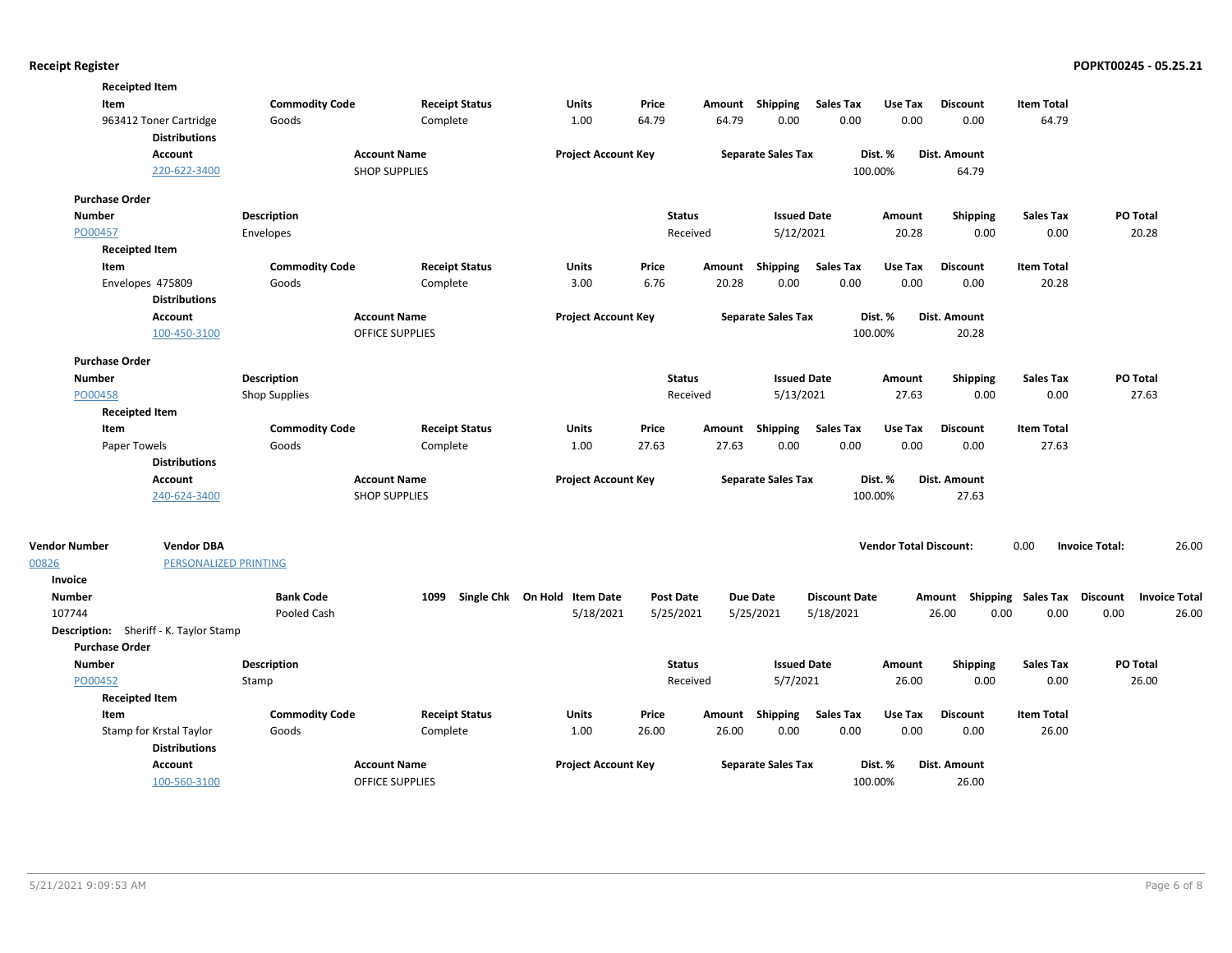| <b>Vendor Number</b>            | <b>Vendor DBA</b>           |                       |                         |                              |                  |                    |                           |                      | <b>Vendor Total Discount:</b> |                                    | 0.00                      | <b>Invoice Total:</b>          | 13,706.88            |
|---------------------------------|-----------------------------|-----------------------|-------------------------|------------------------------|------------------|--------------------|---------------------------|----------------------|-------------------------------|------------------------------------|---------------------------|--------------------------------|----------------------|
| 00494                           | <b>SHI GOVERNMENT SOLUT</b> |                       |                         |                              |                  |                    |                           |                      |                               |                                    |                           |                                |                      |
| Invoice                         |                             |                       |                         |                              |                  |                    |                           |                      |                               |                                    |                           |                                |                      |
| <b>Number</b>                   |                             | <b>Bank Code</b>      | 1099                    | Single Chk On Hold Item Date | <b>Post Date</b> |                    | Due Date                  | <b>Discount Date</b> |                               | Amount Shipping Sales Tax Discount |                           |                                | <b>Invoice Total</b> |
| GB00408806                      |                             | Pooled Cash           |                         | 4/19/2021                    | 5/25/2021        |                    | 5/25/2021                 | 4/19/2021            | 13,706.88                     | 0.00                               | 0.00                      | 0.00                           | 13,706.88            |
| <b>Description:</b> Lap Tops    |                             |                       |                         |                              |                  |                    |                           |                      |                               |                                    |                           |                                |                      |
| <b>Purchase Order</b>           |                             |                       |                         |                              |                  |                    |                           |                      |                               |                                    |                           |                                |                      |
| <b>Number</b>                   |                             | <b>Description</b>    |                         |                              | <b>Status</b>    |                    | <b>Issued Date</b>        |                      | Amount                        | <b>Shipping</b>                    | <b>Sales Tax</b>          | PO Total                       |                      |
| PO00387                         |                             | Lap Tops              |                         |                              |                  | Received           | 3/25/2021                 |                      | 13,706.88                     | 0.00                               | 0.00                      | 13,706.88                      |                      |
| <b>Receipted Item</b>           |                             |                       |                         |                              |                  |                    |                           |                      |                               |                                    |                           |                                |                      |
| Item                            |                             | <b>Commodity Code</b> | <b>Receipt Status</b>   | <b>Units</b>                 | Price            | Amount Shipping    |                           | <b>Sales Tax</b>     | Use Tax                       | <b>Discount</b>                    | <b>Item Total</b>         |                                |                      |
| <b>Docking Stations</b>         |                             | Goods                 | Complete                | 8.00                         | 199.10           | 1,592.80           | 0.00                      | 0.00                 | 0.00                          | 0.00                               | 1,592.80                  |                                |                      |
|                                 | <b>Distributions</b>        |                       |                         |                              |                  |                    |                           |                      |                               |                                    |                           |                                |                      |
|                                 | <b>Account</b>              | <b>Account Name</b>   |                         | <b>Project Account Key</b>   |                  |                    | <b>Separate Sales Tax</b> |                      | Dist. %                       | Dist. Amount                       |                           |                                |                      |
|                                 | 414-416-5740                | <b>TECHNOLOGY</b>     |                         |                              |                  |                    |                           |                      | 100.00%                       | 1,592.80                           |                           |                                |                      |
| <b>Receipted Item</b>           |                             |                       |                         |                              |                  |                    |                           |                      |                               |                                    |                           |                                |                      |
| Item                            |                             | <b>Commodity Code</b> | <b>Receipt Status</b>   | Units                        | Price            | Amount Shipping    |                           | <b>Sales Tax</b>     | Use Tax                       | <b>Discount</b>                    | <b>Item Total</b>         |                                |                      |
| Latitude 5520                   |                             | Goods                 | Complete                | 8.00                         | 1,514.26         | 12,114.08          | 0.00                      | 0.00                 | 0.00                          | 0.00                               | 12,114.08                 |                                |                      |
|                                 | <b>Distributions</b>        |                       |                         |                              |                  |                    |                           |                      |                               |                                    |                           |                                |                      |
|                                 | <b>Account</b>              | <b>Account Name</b>   |                         | <b>Project Account Key</b>   |                  |                    | <b>Separate Sales Tax</b> |                      | Dist. %                       | Dist. Amount                       |                           |                                |                      |
|                                 | 414-416-5740                | <b>TECHNOLOGY</b>     |                         |                              |                  |                    |                           |                      | 100.00%                       | 12,114.08                          |                           |                                |                      |
| <b>Vendor Number</b>            | <b>Vendor DBA</b>           |                       |                         |                              |                  |                    |                           |                      | <b>Vendor Total Discount:</b> |                                    | 0.00                      | <b>Invoice Total:</b>          | 2,600.00             |
| 00596                           | SOUTHERN TIRE MART, LLC     |                       |                         |                              |                  |                    |                           |                      |                               |                                    |                           |                                |                      |
| Invoice                         |                             |                       |                         |                              |                  |                    |                           |                      |                               |                                    |                           |                                |                      |
| <b>Number</b>                   |                             | <b>Bank Code</b>      | 1099                    | Single Chk On Hold Item Date | <b>Post Date</b> |                    | <b>Due Date</b>           | <b>Discount Date</b> |                               | Amount                             | <b>Shipping Sales Tax</b> | <b>Discount</b>                | <b>Invoice Total</b> |
| 4170034676                      |                             | Pooled Cash           |                         | 5/12/2021                    | 5/25/2021        |                    | 5/25/2021                 | 5/12/2021            |                               | 2,600.00<br>0.00                   | 0.00                      | 0.00                           | 2,600.00             |
| <b>Description:</b> Pct 1 tires |                             |                       |                         |                              |                  |                    |                           |                      |                               |                                    |                           |                                |                      |
| <b>Purchase Order</b>           |                             |                       |                         |                              |                  |                    |                           |                      |                               |                                    |                           |                                |                      |
| <b>Number</b>                   |                             | <b>Description</b>    |                         |                              | <b>Status</b>    |                    | <b>Issued Date</b>        |                      | Amount                        | <b>Shipping</b>                    | Sales Tax                 | PO Total                       |                      |
| PO00467                         |                             | tires                 |                         |                              |                  | Partially Received | 5/19/2021                 |                      | 2,600.00                      | 0.00                               | 0.00                      |                                | 2,600.00             |
| <b>Receipted Item</b>           |                             |                       |                         |                              |                  |                    |                           |                      |                               |                                    |                           |                                |                      |
| <b>Item</b>                     |                             | <b>Commodity Code</b> | <b>Receipt Status</b>   | <b>Units</b>                 | Price            | Amount Shipping    |                           | <b>Sales Tax</b>     | Use Tax                       | <b>Discount</b>                    | <b>Item Total</b>         |                                |                      |
| 11R24.5 M122                    | <b>Distributions</b>        | Goods                 | Complete                | 8.00                         | 325.00           | 2,600.00           | 0.00                      | 0.00                 | 0.00                          | 0.00                               | 2,600.00                  |                                |                      |
|                                 | Account                     | <b>Account Name</b>   |                         | <b>Project Account Key</b>   |                  |                    | <b>Separate Sales Tax</b> |                      | Dist. %                       | Dist. Amount                       |                           |                                |                      |
|                                 | 210-621-4590                |                       | R&M MACH. TIRES & TUBES |                              |                  |                    |                           |                      | 100.00%                       | 2,600.00                           |                           |                                |                      |
| <b>Packet Totals</b>            |                             |                       |                         |                              |                  |                    |                           |                      |                               |                                    |                           |                                |                      |
| Vendors: 8                      | Invoices: 11                | Purchase Orders: 15   |                         | Amount: 18,151.01            |                  | Shipping: 63.80    |                           | Tax: 0.00            |                               | Discount: 0.00                     |                           | <b>Total Amount: 18.214.81</b> |                      |